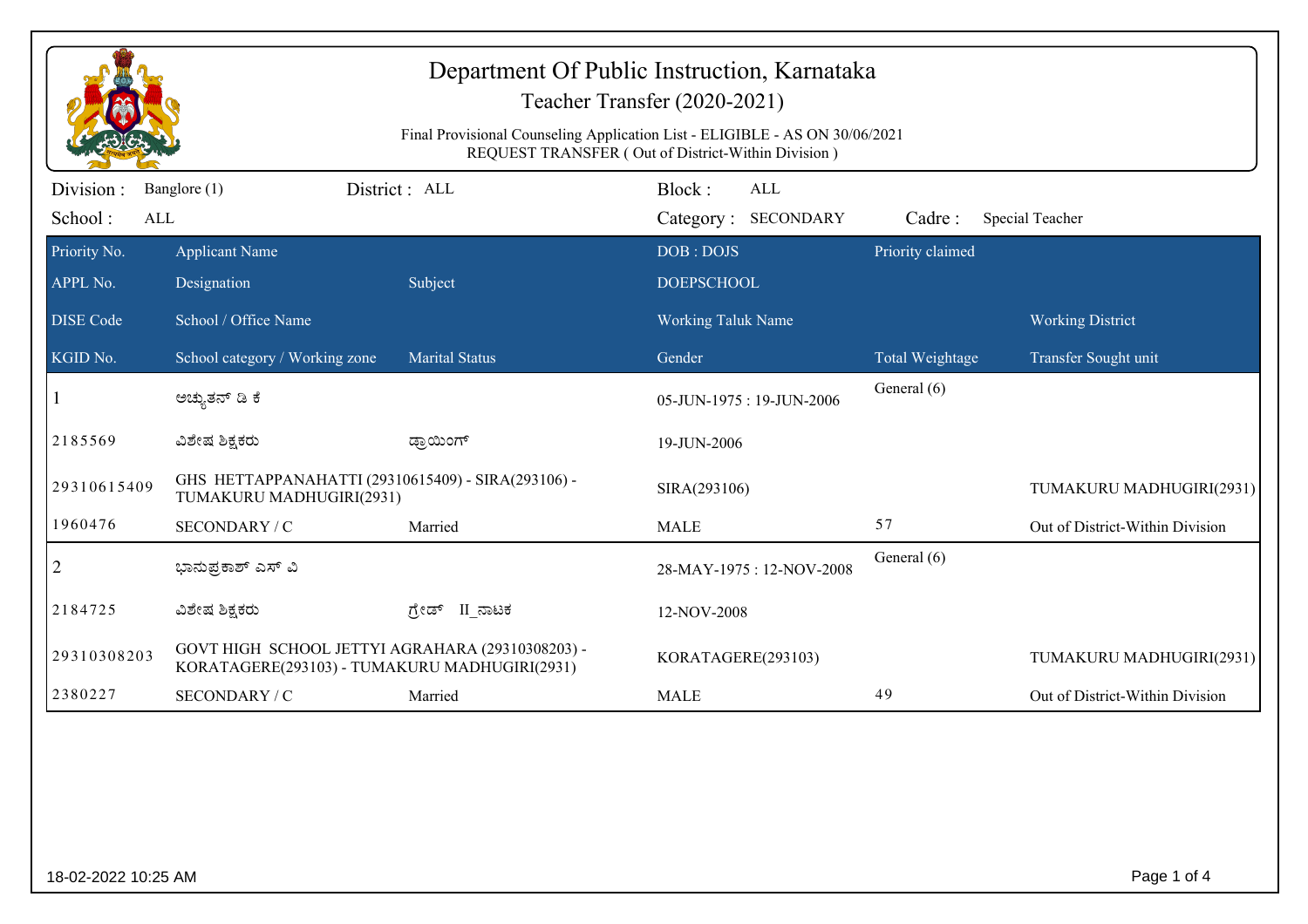| Department Of Public Instruction, Karnataka<br>Teacher Transfer (2020-2021)<br>Final Provisional Counseling Application List - ELIGIBLE - AS ON 30/06/2021<br>REQUEST TRANSFER (Out of District-Within Division) |                                                                               |                       |                                |                  |                                 |
|------------------------------------------------------------------------------------------------------------------------------------------------------------------------------------------------------------------|-------------------------------------------------------------------------------|-----------------------|--------------------------------|------------------|---------------------------------|
| Division :                                                                                                                                                                                                       | Banglore (1)                                                                  | District: ALL         | Block:<br>ALL                  |                  |                                 |
| School:<br>ALL                                                                                                                                                                                                   |                                                                               |                       | Category: SECONDARY            | Cadre:           | <b>Special Teacher</b>          |
| Priority No.<br>APPL No.                                                                                                                                                                                         | <b>Applicant Name</b><br>Designation                                          | Subject               | DOB: DOJS<br><b>DOEPSCHOOL</b> | Priority claimed |                                 |
| <b>DISE</b> Code                                                                                                                                                                                                 | School / Office Name                                                          |                       | <b>Working Taluk Name</b>      |                  | <b>Working District</b>         |
| KGID No.                                                                                                                                                                                                         | School category / Working zone                                                | <b>Marital Status</b> | Gender                         | Total Weightage  | Transfer Sought unit            |
| 3                                                                                                                                                                                                                | ಆಶಾ.ಬಿ.ಎಸ್                                                                    |                       | 20-JUL-1975: 01-JUN-2002       | General (6)      |                                 |
| 2182835                                                                                                                                                                                                          | ವಿಶೇಷ ಶಿಕ್ಷಕರು                                                                | ಹೊಲಿಗೆ                | 21-MAY-2011                    |                  |                                 |
| 29180931002                                                                                                                                                                                                      | GHS COMPOSITE JAKKENAHALLI (29180931002) -<br>TUMKUR(291809) - TUMAKURU(2918) |                       | TUMKUR(291809)                 |                  | TUMAKURU(2918)                  |
| 1854016                                                                                                                                                                                                          | SECONDARY / C                                                                 | Married               | <b>FEMALE</b>                  | 46               | Out of District-Within Division |
| $\overline{4}$                                                                                                                                                                                                   | ಕಲಾವತಮ್ಮ                                                                      |                       | 20-JUL-1973: 02-JUL-2002       | General (6)      |                                 |
| 2185326                                                                                                                                                                                                          | ವಿಶೇಷ ಶಿಕ್ಷಕರು                                                                | ಹೊಲಿಗೆ                | 02-JUL-2009                    |                  |                                 |
|                                                                                                                                                                                                                  | GGHS KOTE (29290524001) - GOWRIBIDANUR(292905) -<br>CHIKKABALLAPURA(2929)     |                       | GOWRIBIDANUR(292905)           |                  | CHIKKABALLAPURA(2929)           |
|                                                                                                                                                                                                                  | <b>SECONDARY / A</b>                                                          | Married               | <b>FEMALE</b>                  | 42               | Out of District-Within Division |
| 29290524001<br>1869709                                                                                                                                                                                           |                                                                               |                       |                                |                  |                                 |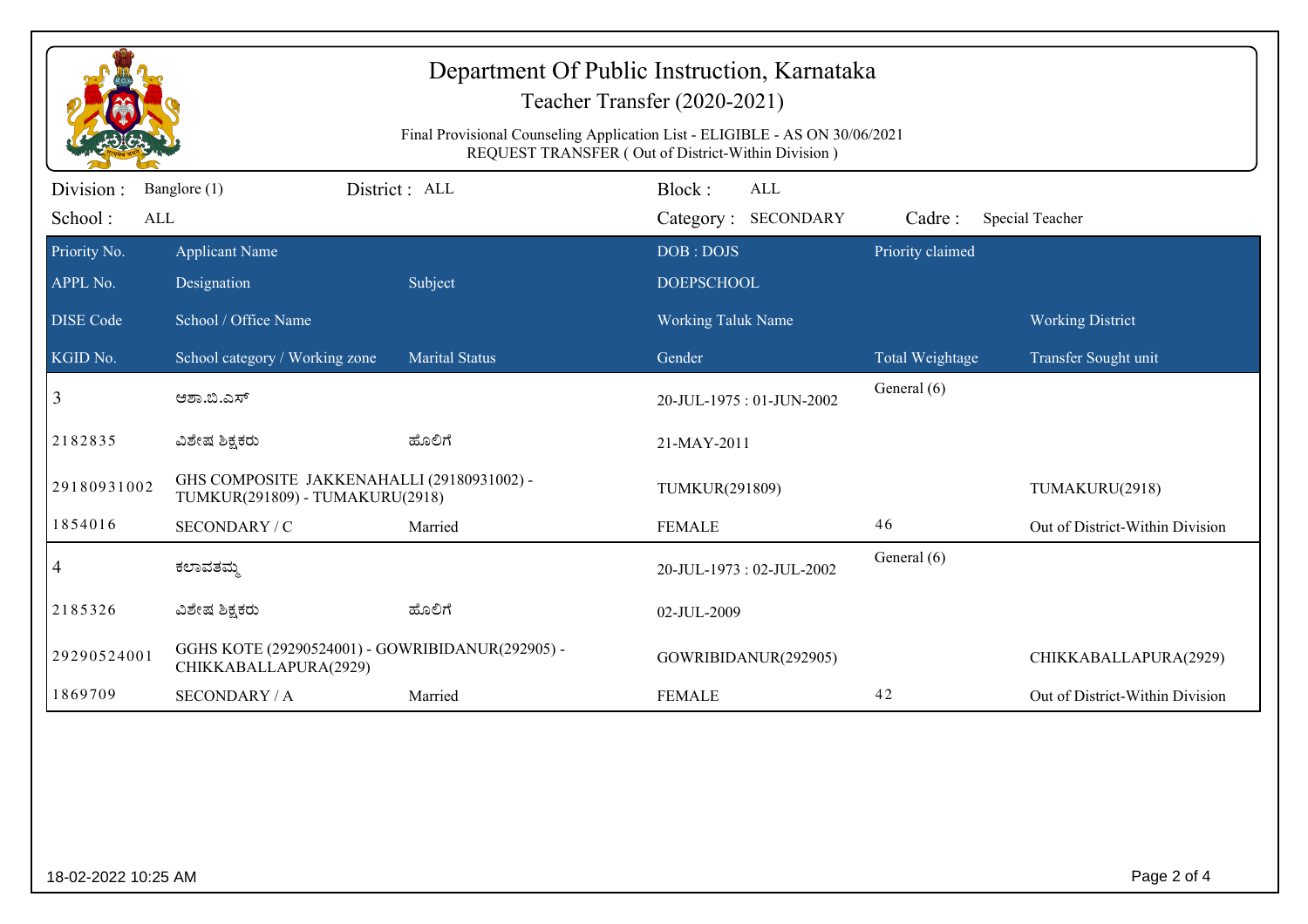| Department Of Public Instruction, Karnataka<br>Teacher Transfer (2020-2021)<br>Final Provisional Counseling Application List - ELIGIBLE - AS ON 30/06/2021<br>REQUEST TRANSFER (Out of District-Within Division) |                                      |                                                                            |                                             |                  |                                 |
|------------------------------------------------------------------------------------------------------------------------------------------------------------------------------------------------------------------|--------------------------------------|----------------------------------------------------------------------------|---------------------------------------------|------------------|---------------------------------|
| Division:<br>School:<br>ALL                                                                                                                                                                                      | Banglore (1)                         | District: ALL                                                              | Block:<br><b>ALL</b><br>Category: SECONDARY | Cadre:           | Special Teacher                 |
| Priority No.<br>APPL No.                                                                                                                                                                                         | <b>Applicant Name</b><br>Designation | Subject                                                                    | DOB: DOJS<br><b>DOEPSCHOOL</b>              | Priority claimed |                                 |
| <b>DISE Code</b>                                                                                                                                                                                                 | School / Office Name                 |                                                                            | <b>Working Taluk Name</b>                   |                  | <b>Working District</b>         |
| KGID No.                                                                                                                                                                                                         | School category / Working zone       | <b>Marital Status</b>                                                      | Gender                                      | Total Weightage  | Transfer Sought unit            |
| 5                                                                                                                                                                                                                | ಶ್ರೀದೇವಿ ಕುಲಕರ್ಣಿ                    |                                                                            | 01-JUN-1981:19-JUL-2010                     | General (6)      |                                 |
| 2184308                                                                                                                                                                                                          | ವಿಶೇಷ ಶಿಕ್ಷಕರು                       | ಗ್ರೇಡ್ II ಸಂಗೀತ                                                            | 19-JUL-2010                                 |                  |                                 |
| 29181007902                                                                                                                                                                                                      |                                      | GHS HOSUR (29181007902) - KUNIGAL(291810) - TUMAKURU(2918) KUNIGAL(291810) |                                             |                  | TUMAKURU(2918)                  |
| 2383750                                                                                                                                                                                                          | SECONDARY / C                        | Married                                                                    | <b>FEMALE</b>                               | 41               | Out of District-Within Division |
| 6                                                                                                                                                                                                                | ತಿಪ್ಪೇಸ್ವಾಮಿ. ಟಿ. ಈ                  |                                                                            | 20-JUN-1977: 18-MAR-2013                    | General (6)      |                                 |
| 2180893                                                                                                                                                                                                          | ವಿಶೇಷ ಶಿಕ್ಷಕರು                       | ತೋಟಗಾರಿಕೆ                                                                  | 18-MAR-2013                                 |                  |                                 |
| 29140111302                                                                                                                                                                                                      | DAVANAGERE(2914)                     | GHS-KANCHIGANAHAL (29140111302) - CHANNAGIRI(291401) -                     | CHANNAGIRI(291401)                          |                  | DAVANAGERE(2914)                |
| 2556959                                                                                                                                                                                                          | SECONDARY / C                        | Married                                                                    | <b>MALE</b>                                 | 29               | Out of District-Within Division |
|                                                                                                                                                                                                                  |                                      |                                                                            |                                             |                  |                                 |
| Page 3 of 4<br>18-02-2022 10:25 AM                                                                                                                                                                               |                                      |                                                                            |                                             |                  |                                 |